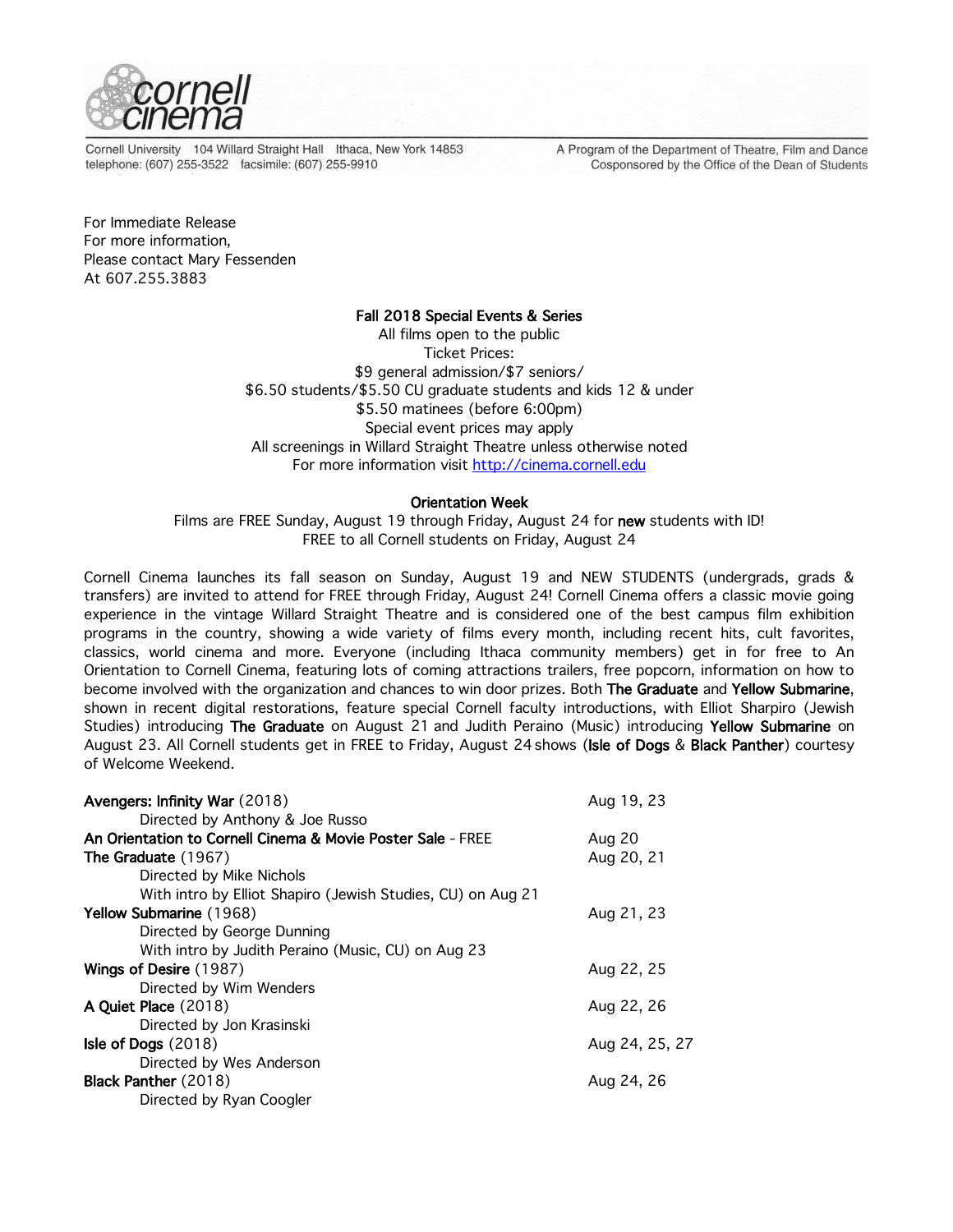# Live Music & Film Events

Featuring a free screening of The Ancient Law (1923) with an original score performed by silent film pianist Donald Sosin and Klezmer violinist Alicia Svigals

Cornell Cinema's live music and film events are among the most popular shows they present and this semester they offer three very different silent films with three very different original scores performed live. Kicking off a number of Halloween mood-setting events, as well as several films being shown as part of Silent Movie Month in Ithaca, the influential horror classic starring Lon Chaney, The Phantom of the Opera, will be shown in the magnificent Sage Chapel with live accompaniment by the Austin-based group The Invincible Czars, who enthralled Ithaca audiences the past two years with their intricately crafted and precisely performed silent film soundtracks for Nosferatu and Dr. Jekyll & Mr. Hyde. Then, on Halloween eve, Cornell Cinema will host the Cherry Artspace's recent re-staging of House of Usher: a multi-media rock'n'roll opera, a timeless re-telling of the Edgar Allen Poe story, "The Fall of the House of Usher," presented as a multi-layered performance combining the classic 1928 film of the same name by Jean Epstein with modern opera, film-noir, and improvisation by local musicians Anna Coogan and Tzar, utilizing lighting and other atmospheric theatrical props for a spine tingling evening. The third event of the semester will be a FREE screening of the recent digital restoration of The Ancient Law, a German silent about Jewish life in 19th Century Europe. A precursor to Warner Bros' The Jazz Singer, the film tells the story of an orthodox rabbi's son who yearns to become an actor, against the wishes of his father. It offers an important piece of German-Jewish cinematic history that contrasts the closed world of an Eastern European shtetl with the liberal mores of 1860s Vienna. It will be shown with live musical accompaniment by renowned silent pianist Donald Sosin and acclaimed Klezmer violinist Alicia Svigals, playing their newlycommissioned score for the film. The first two films are cosponsored with the Cornell Council for the Arts and the Dept of Music. House of Usher is additionally cosponsored with the Dept of PMA and Ithaca Fantastik. Special ticket prices apply for these shows and can be purchased in advance at CornellCinemaTickets.com. The free screening of The Ancient Law is made possible with support from the Sunshine Foundation, the Jewish Studies Program, the Dept of German Studies, the Dept of Music, the Institute for German Cultural Studies and Cornell Hillel.

| The Phantom of the Opera (1925)                             | Oct 18 |
|-------------------------------------------------------------|--------|
| Directed by Rupert Julian                                   |        |
| With live accompaniment by The Invincible Czars             |        |
| House of Usher: a multi-media rock'n'roll opera (1928/2018) | Oct 30 |
| Directed by Jean Epstein & Samuel Buggeln                   |        |
| With live accompaniment by Anna Coogan & Tzar               |        |
| The Ancient Law (1923)                                      | Nov 14 |
| Directed by E.A. Dupont                                     |        |
| With live accompaniment by Alicia Svigals & Donald Sosin    |        |

#### The 1968 Era Revisited

with 1968 historian & author Paul Cronin (NYU) via Skype

The 1960s, and 1968 in particular, represent watershed moments in history, not just in the U.S., but around the globe. To commemorate the  $50<sup>th</sup>$  anniversary of the turmoil that erupted in 1968, and revisit some of the events that preceded that year and developed in its aftermath, Cornell Cinema presents this twelve-film series. To quote from the Cornell Adult University "1968" course description from this summer, "[1968] was a year that rocked America and Europe. Apollo 8 circled the moon, Martin Luther King Jr. and Robert F. Kennedy were assassinated, the Vietnam War ground on, and protests against the war and racial discrimination exploded across the country. France was virtually paralyzed by strikes and student demonstrations, while revolts shook Soviet rule in Eastern Europe. Campuses like Columbia and Berkeley were convulsed with protests. (Cornell's "1968" came a year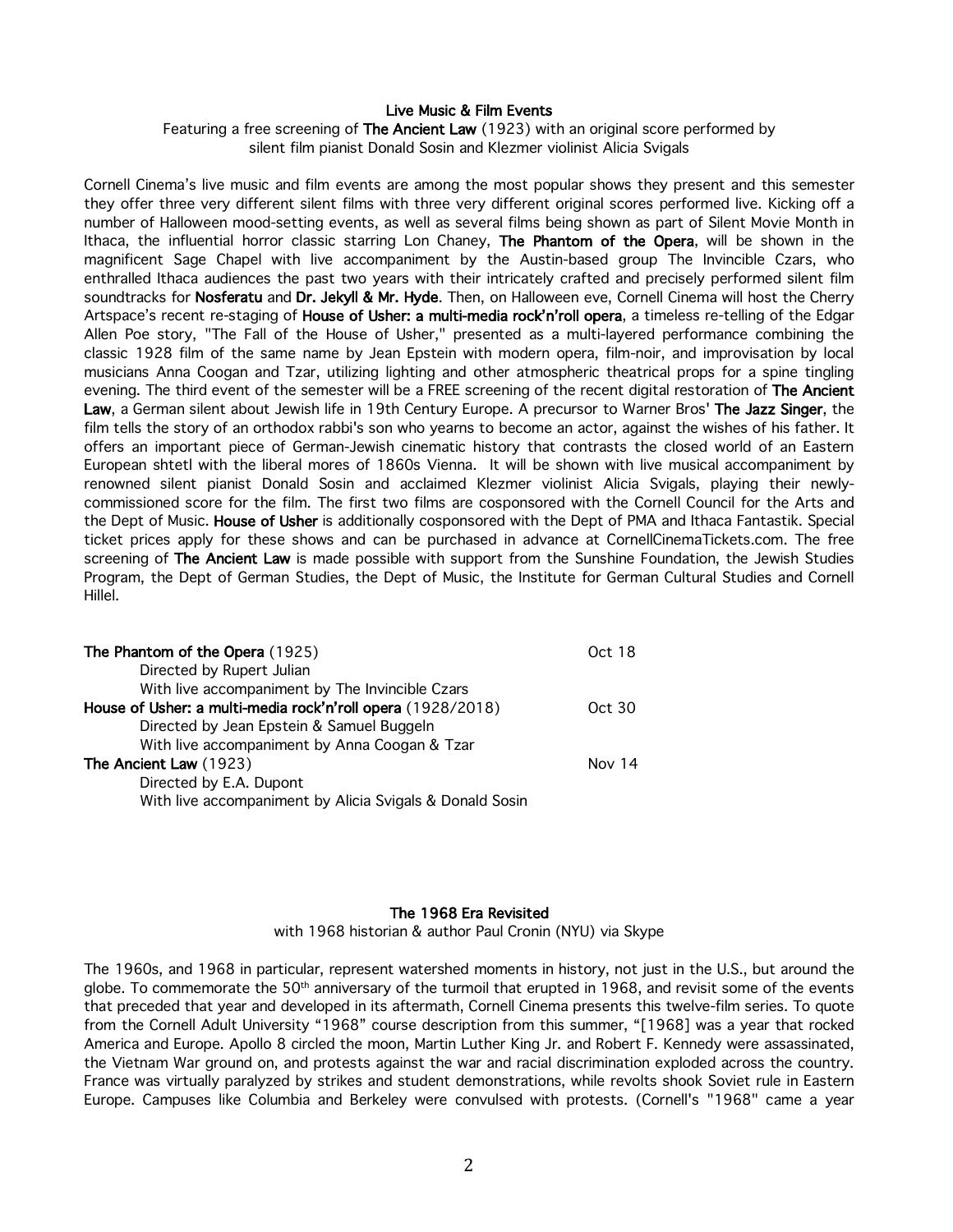later.)" But there was more, including the growing influence of and corresponding critique of television; the blossoming of the women's liberation movement, and the major changes in contemporary music that accompanied it all. The series kicks-off with the assistance of historian Paul Cronin (NYU), who has written and made documentaries about the seminal '68 films Medium Cool and Columbia Revolt. He will join Cornell Cinema via Skype to discuss them. His most recent book is "A Time To Stir: Columbia '68" (2018). The series coincides with the Cornell course, U.S. in the 1960s and 1970s, taught by Julilly Kohler-Hausmann (History), and is cosponsored with the Dept of History and the Society for Humanities.

| Medium Cool (1969)                                                | Aug 28        |
|-------------------------------------------------------------------|---------------|
| Directed by Haskell Wexler                                        |               |
| With discussion via Skype by historian Paul Cronin (NYU)          |               |
| Columbia Revolt (2001)                                            | Aug 29        |
| Directed by New York Newsreel collective                          |               |
| With discussion via Skype by historian Paul Cronin (NYU)          |               |
| Monterey Pop (1968)                                               | Sept 5        |
| Directed by D.A. Pennebaker                                       |               |
| The Black Power Mixtape: 1967-1975 (2011)                         | Sept 12       |
| Directed by Göran Olsson                                          |               |
| With intro by Cheryl Finley (History of Art & Visual Studies, CU) |               |
| La Chinoise (1967)                                                | Sept 19, 23   |
| Directed by Jean-Luc Godard                                       |               |
| <b>Brand X</b> (1970)                                             | Oct 2         |
| Directed by Wynn Chamberlain                                      |               |
| With intro by Jeremy Braddock (English/Media Studies, CU)         |               |
| Dynamite Chicken (1971)                                           | Oct 2         |
| Directed by Ernest Pintoff                                        |               |
| With intro by Jeremy Braddock (English/Media Studies, CU)         |               |
| In the Intense Now (2018)                                         | <b>Oct 10</b> |
| Directed by João Moreira Salles                                   |               |
| The King $(2018)$                                                 | Oct 15        |
| Directed by Eugene Jarecki                                        |               |
| Zabriskie Point (1970)                                            | Oct 31        |
| Directed by Michelangelo Antonioni                                |               |
| With intro by Sabine Haenni (Performing and Media Arts, CU)       |               |
| One Sings, the Other Doesn't (1977)                               | Nov 7, 9      |
| Directed by Agnès Varda                                           |               |
| Full Metal Jacket (1987)                                          | Nov 9, 10     |
| Directed by Stanley Kubrick                                       |               |

# 3D Showcase

A selection of films shown in digital 3D for 2D prices!

Cornell Cinema installed a new Dolby 3D projection system in 2017 (thanks to crowdfunding and a grant from the New York State Council on the Arts), and screened several excellent movies last year that allowed audiences to experience what a high-quality 3D system can do. That inaugural series barely scratched the surface of available titles, though, so Cornell Cinema returns with another short series of 3D films! Patrons will be wowed by the 3D presentation (that far surpasses what one finds at the multiplex), and won't have to pay one extra dime for the thrill; regular ticket prices will apply! The series kicks off with Werner Herzog's sublime documentary Cave of Forgotten Dreams and continues in September with a screening of Jurassic World: Fallen Kingdom in 3D. The August 29 screening of Cave of Forgotten Dreams will feature an introduction (via Skype) by NYU professor Paul Cronin, who edited the Werner Herzog book "A Guide for the Perplexed" (2014). The showcase ends in November with a special screening of the rarely-seen Vincent Price shocker The Mad Magician and a matinee screening of Martin Scorsese's excellent children's film (and ode to early cinema) Hugo.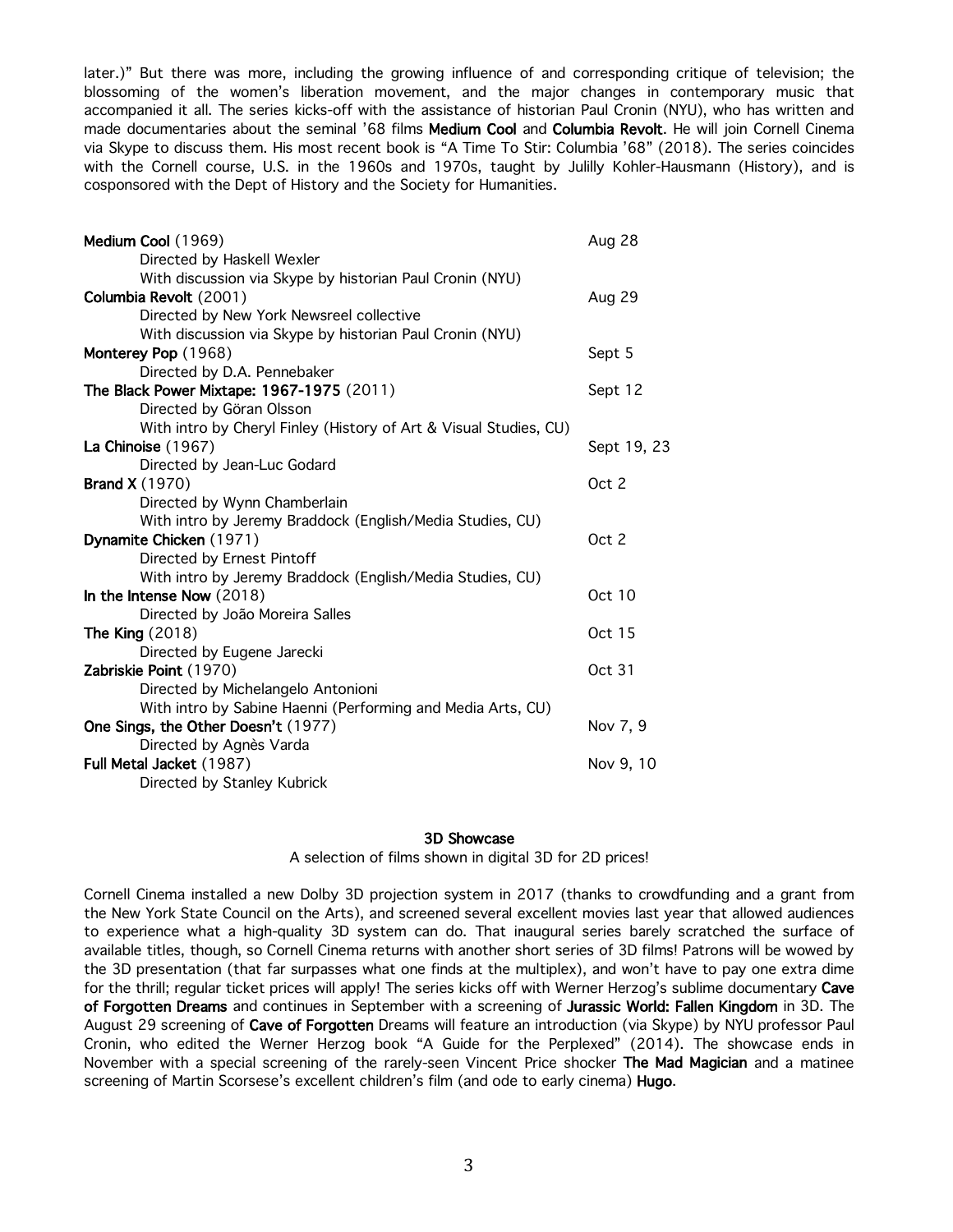| Cave of Forgotten Dreams (2010)                     | Aug 29, Sept 1 |
|-----------------------------------------------------|----------------|
| Directed by Werner Herzog                           |                |
| With intro via Skype by Paul Cronin (NYU) on Aug 29 |                |
| Jurassic World: Fallen Kingdom (2018)               | Sept 21        |
| Directed by J.A. Bayona                             |                |
| The Mad Magician (1954)                             | Nov 1          |
| Directed by John Brahm                              |                |
| Hugo $(2011)$                                       | Nov $3$        |
| Directed by Martin Scorsese                         |                |

#### Nuclear Visions

Featuring a free screening of The Bomb & faculty introductions

In conjunction with a symposium organized by the Judith Reppy Institute for Peace and Conflict Studies, Cornell Cinema presents this three-film series. The symposium begins with a panel discussion entitled "The New Nuclear Disarmament Movement," taking place on Thursday, Sept 13 from 4:30 – 6pm in Uris Hall G-08. The movement has arisen in response to the emergence of a new nuclear age, with nine nuclear-armed countries, including North Korea, investing heavily in the future of their arsenals. At the same time, hard-won nuclear arms control and nonproliferation treaties are coming undone. A panel of three scholar-activists will address the challenge of nuclear weapons and the role and future of the new nuclear disarmament movement as part of a series of events, including Shadows and Ashes: The Peril of Nuclear Weapons, an art exhibit on loan from Princeton University, andon display September 1 to 30 at the Durland Alternatives Library in Anabel Taylor Hall and at the Big Red Barn,where a reception will be held on September 11 from 6 to 8pm. Cornell Cinema's series includes a new digital restoration of The Atomic Café, which will be introduced by Judith Reppy (Science & Technology Studies, CU) on September 7. On the eve of the panel discussion, September 12, Matthew Evangelista (Government, CU) will introduce a free screening of The Bomb, an experimental, music-driven film that takes viewers on a powerful, visceral journey through the culture and technology of nuclear weapons, with a powerful score by the electronica/rock band The Acid. The film series is cosponsored with the Judith Reppy Institute for Peace and Conflict Studies.

| Dr Strangelove (1963)                                                                                        | Aug 30, 31 |
|--------------------------------------------------------------------------------------------------------------|------------|
| Directed by Stanley Kubrick                                                                                  |            |
| The Atomic Cafe (1982)                                                                                       | Sept 7, 9  |
| Directed by Kevin Rafferty, Jayne Loader, Pierce Rafferty                                                    |            |
| With intro by Judith Reppy (STS, CU) on Sept 7                                                               |            |
| The Bomb $(2016)$                                                                                            | Sept 12    |
| Directed by Kevin Ford, Smriti Keshari, Eric Schlosser<br>With intro by Matthew Evangelista (Government, CU) |            |
|                                                                                                              |            |

# Leon Vitali & Stanley Kubrick

Featuring the Ithaca premiere of the new documentary about Vitali, Filmworker

Actor Leon Vitali first worked with Stanley Kubrick on Barry Lyndon, in which he formidably portrayed Lord Bullingdon. Thereafter, however, Vitali gave up his acting career to go behind the camera and become Kubrick's right-hand man. Tony Zierra's fascinating new documentary Filmworker examines Vitali's decades-long work with Kubrick, investigating what compelled Vitali give up his career to work for the legendary and exacting director. Cornell Cinema will screen four of Stanley Kubrick's films in conjunction with the film, a fascinating case study of obsession and devotion.

| Filmworker (2018)           | Aug 30, Sept 2 |
|-----------------------------|----------------|
| Directed by Tony Zierra     |                |
| Dr Strangelove (1963)       | Aug 30, 31     |
| Directed by Stanley Kubrick |                |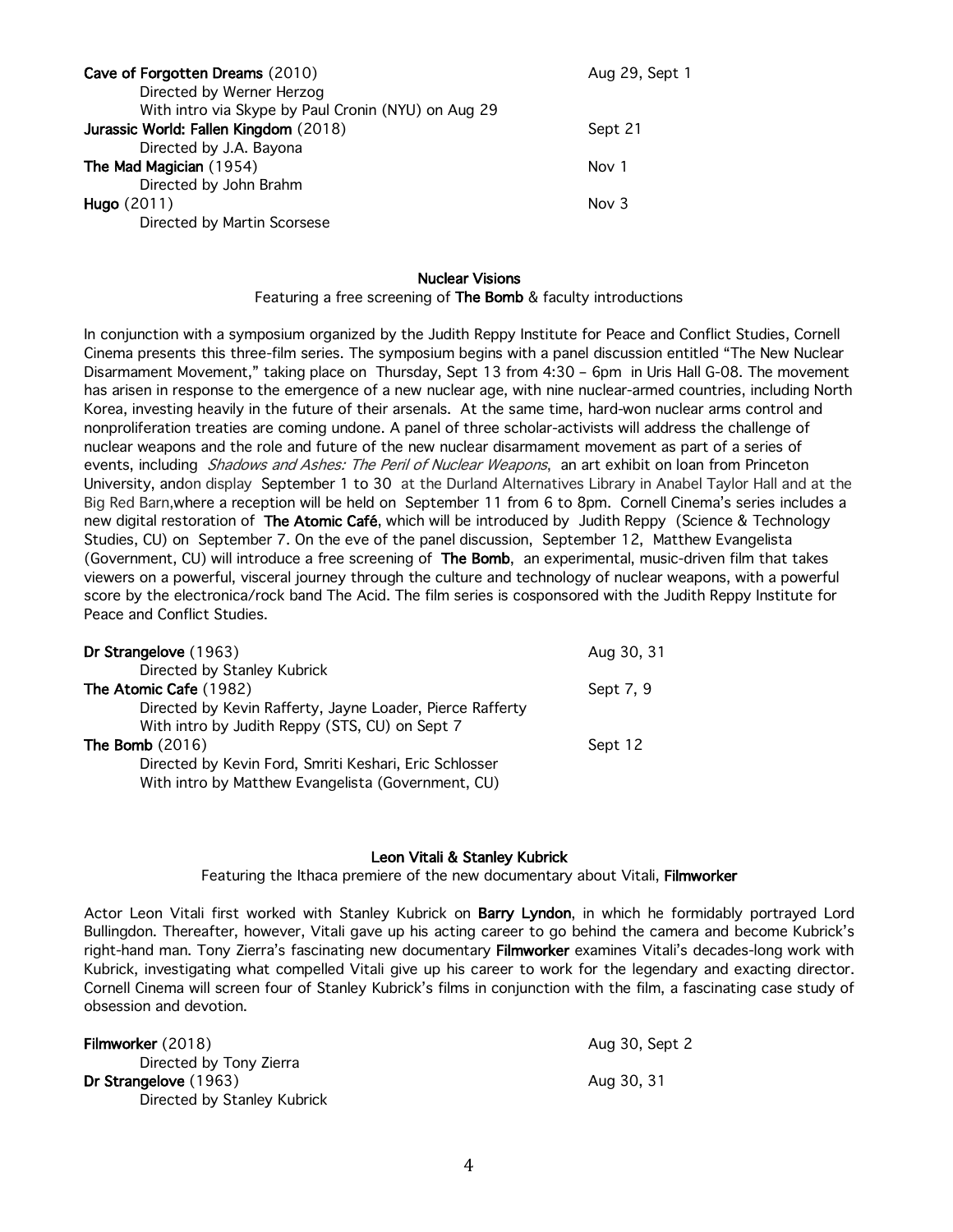| Barry Lyndon (2016)         | Sept 8     |
|-----------------------------|------------|
| Directed by Stanley Kubrick |            |
| The Shining $(2017)$        | Oct 26, 27 |
| Directed by Stanley Kubrick |            |
| Full Metal Jacket (1987)    | Nov 9, 10  |
| Directed by Stanley Kubrick |            |
|                             |            |

# Fashion Forward Films

Fashion is just as much a part of our visual culture as painting, performance & film, if not more so, given that we're surrounded by it every day. As such, it comes as no surprise that the world of fashion, including the lives and work of designers, editors, photographers and those who do the wearing are the subject of so many recent documentaries and feature films. Cornell Cinema presents a sampling this Fall beginning with a new documentary about André Leon Talley, one of the most influential tastemakers and fashion curators of our times, who grew up in the segregated Jim Crow South. Perhaps not as well-known as the late designer Alexander McQueen, who is the subject of McQueen, another new documentary showing as part of the series, but you'll remember Talley once you've spent some time with him! Cosponsored with the Dept of Fiber Science and Apparel Design.

| Sept 6     |
|------------|
|            |
| Sept 7, 8  |
|            |
| Oct 11, 13 |
|            |
| Nov 2, 3   |
|            |
| Nov 4      |
|            |
|            |

#### Transcendental Films

Dedicated to late film professor Don Fredericksen

In 1972, director Paul Schrader, then just a film critic, published a book on Yasujiro Ozu, Robert Bresson, and Carl Theodor Dreyer titled "Transcendental Style in Film," which found a common thread between these classical filmmakers. Schrader, raised in a strict Calvinist household, found in these filmmakers a genuine contemplation of the spiritual and an approach to filmmaking that embraced a storytelling mode of heightened reality: "Transcendental style seeks to maximize the mystery of existence; it eschews all conventional interpretations of reality: realism, naturalism, psychologism, romanticism, expressionism, impressionism, and, finally, rationalism…To the transcendental artist these conventional interpretations of reality are emotional and rational constructs devised by man to dilute or explain away the transcendental." Years later, the late Cornell professor (and practicing Jungian psychotherapist), Don Fredericksen, began incorporating "Transcendental Style in Film" in his film courses, including a course on Jungian cinema, which featured its own investigation into the transcendental. In dedication to Fredericksen and his work, Cornell Cinema presents the three films that formed the basis of Schrader's book, as well as Schrader's own entry in the transcendental style, this year's First Reformed. Cosponsored with the Dept of PMA.

| First Reformed (2018)             | Sept 6, 9  |
|-----------------------------------|------------|
| Directed by Paul Schrader         |            |
| The Passion of Joan of Arc (1928) | Oct 25, 28 |
| Directed by Carl Theodor Dreyer   |            |
| Diary of a Country Priest (1950)  | Nov 4      |
| Directed by Robert Bresson        |            |
| Tokyo Story (1953)                | Nov 11     |
|                                   |            |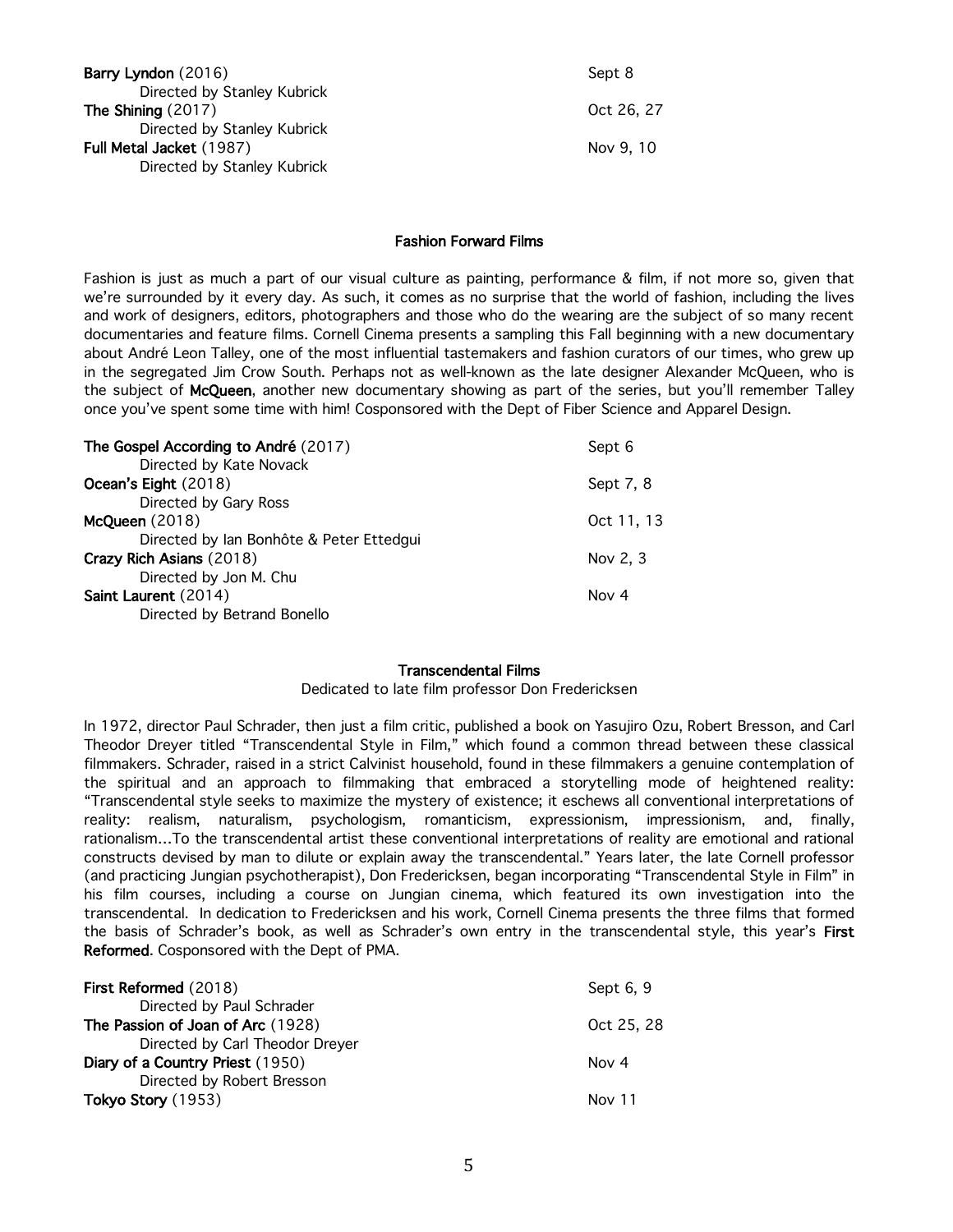# French Film Festival

Film festival is right! This eleven-film series includes recently restored classic films; contemporary feature films; a new restoration of the long unavailable coming-of-age drama Cold Water, an early film by acclaimed French filmmaker Olivier Assayas; and an encore screening of Agnès Varda's Oscar-nominated documentary Faces Places. The Festival would not have been possible without the enthusiastic involvement of French language lecturer Claire Ménard, the support of the Dept of Romance Studies, and most importantly, a grant from the Tournées Film Festival\*, that covers the cost of presenting six of the films. Ménard's research interests lie in 20th – 21st century literature and films, especially hyper-modernism and theory. She also works on Senegalese and West African Films, as well as French films dealing with issues of social classes, immigration and refugees. As a film specialist, she teaches the history of French and Francophone films, as well as film theory. She also coordinates French language courses. She will introduce several of the screenings (TBA). Stay tuned for information about a Festival reception in conjunction with the screening of Claire Denis' Let the Sunshine In on Wednesday, October 17. \*Tournées Film Festival is made possible with the support of the Cultural Services of the French Embassy in the U.S., the Centre National du Cinéma et de l'Image Animée (CNC), the French American Cultural Fund, Florence Gould Foundation and Highbrow Entertainment.

| La Chinoise (1967)                                   | Sept 19, 23   |
|------------------------------------------------------|---------------|
| Directed by Jean-Luc Godard                          |               |
| Let the Sunshine $\ln^*(2018)$                       | Oct 17        |
| Directed by Claire Denis                             |               |
| Felicité* $(2017)$                                   | Oct 18, 21    |
| Directed by Alain Gomis                              |               |
| The Crime of Monsieur Lange* (1936)                  | Oct 20, 21    |
| Directed by Jean Renoir                              |               |
| Faces Places* $(2017)$                               | Oct 22        |
| Directed by Agnès Varda                              |               |
| The Passion of Joan of Arc (1928)                    | Oct 25, 28    |
| Directed by Carl Theodor Dreyer                      |               |
| <b>BPM*</b> $(2017)$                                 | Oct 28        |
| Directed by Robin Campillo                           |               |
| Diary of a Country Priest (1950)                     | Nov 4         |
| Directed by Robert Bresson                           |               |
| Saint Laurent* (2014)                                | Nov 4         |
| Directed by Betrand Bonello                          |               |
| One Sings, the Other Doesn't (1977)                  | Nov 7, 9      |
| Directed by Agnès Varda                              |               |
| Cold Water (1994)                                    | <b>Nov 15</b> |
| Directed by Olivier Assayas                          |               |
| *Films supported by the Tournées Film Festival grant |               |

#### Anniversary Restorations

Screening throughout the semester, these films were all recently restored in anticipation of milestone anniversaries. While not all the films are being shown in their anniversary year, the renewed attention given to titles as diverse as The Atomic Cafe, The Passion of Joan of Arc, Yellow Submarine, and Jean-Luc Godard's La Chinoise cannot be passed up! In most all cases, "restoration" means going back to original film elements, scanning them, and digitally repairing the image by removing scratches and tears, dust/dirt, and color correcting for modern digital projection. Carl Theodor Dreyer's The Passion of Joan of Arc is the oldest film in the series, celebrating its 90<sup>th</sup> anniversary this year, and Studio Ghibli's My Neighbor Totoro the youngest, at 30 years old. Also screening is Mike Nichols' The Graduate (featuring an introduction by Senior Jewish Studies lecturer Elliot Shapiro), Wim Wenders' Wings of Desire, and Agnès Varda's masterful feminist musical One Sings, the Other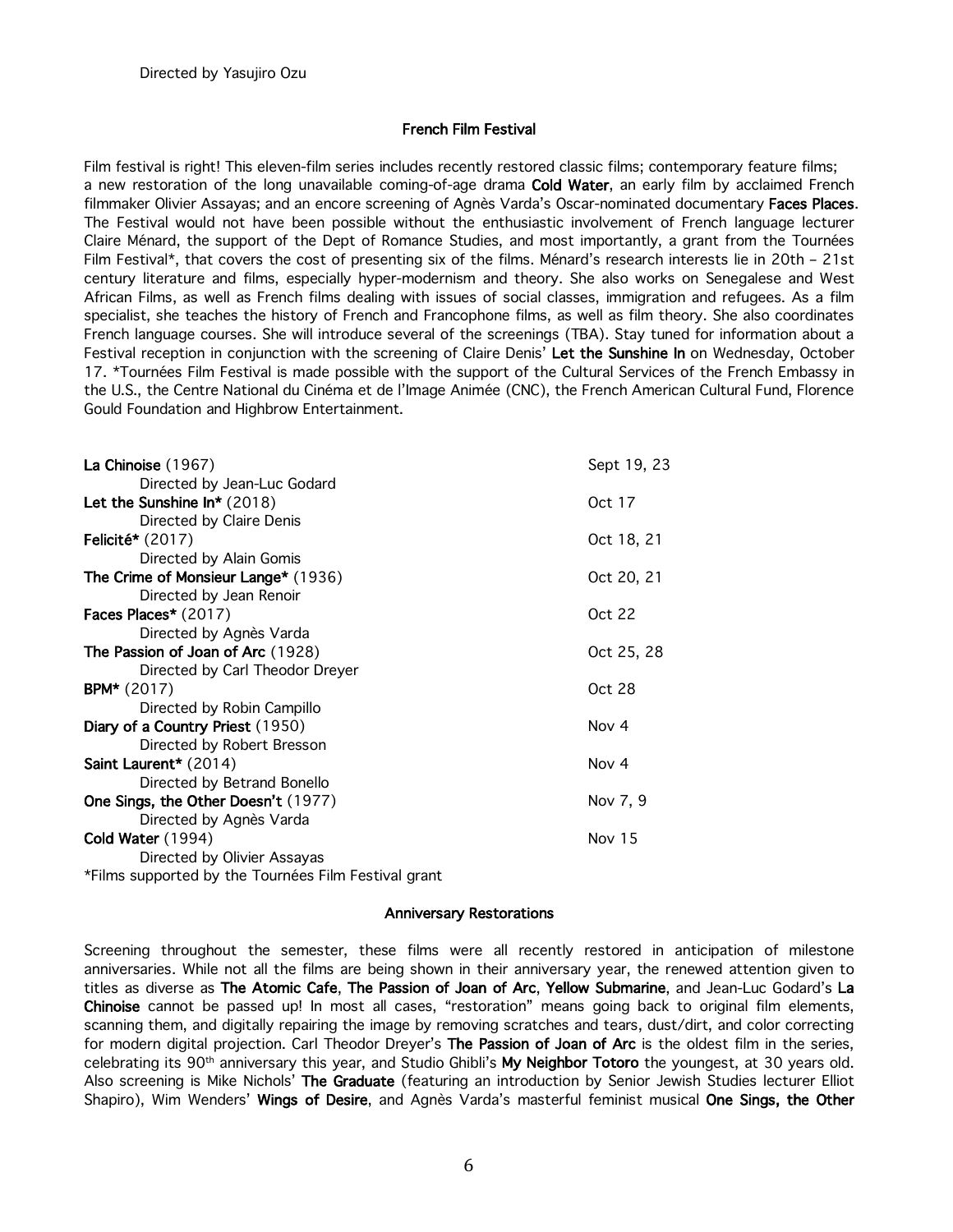Doesn't, which is receiving a very belated return to American cinemas after many years without domestic theatrical rights. And don't pass up the chance to see The Beatles' Yellow Submarine, as this film rarely sees the light of a projector except in anniversary years, with 2018 being the film's 50<sup>th</sup> anniversary! Cornell professor Judith Peraino (Music) will introduce the film on Thursday, August 23.

| <b>The Graduate (1967)</b>                                  | Aug 20, 21    |
|-------------------------------------------------------------|---------------|
| Directed by Mike Nichols                                    |               |
| With intro by Elliot Shapiro (Jewish Studies, CU) on Aug 21 |               |
| Yellow Submarine (1968)                                     | Aug 21, 23    |
| Directed by George Dunning                                  |               |
| With intro by Judith Peraino (Music, CU) on Aug 23          |               |
| Wings of Desire (1987)                                      | Aug 22, 25    |
| Directed by Wim Wenders                                     |               |
| The Atomic Cafe (1982)                                      | Sept 7, 9     |
| Directed by Kevin Rafferty, Jayne Loader, Pierce Rafferty   |               |
| La Chinoise (1967)                                          | Sept 19, 23   |
| Directed by Jean-Luc Godard                                 |               |
| The Passion of Joan of Arc (1928)                           | Oct 25, 28    |
| Directed by Carl Theodor Dreyer                             |               |
| One Sings, the Other Doesn't (1977)                         | Nov 7, 9      |
| Directed by Agnès Varda                                     |               |
| My Neighbor Totoro (1988)                                   | Nov 8, 10, 11 |
| Directed by Hayao Miyazaki                                  |               |

#### Contemporary World Cinema

Featuring 6 Ithaca Premieres & a visiting filmmaker

Cornell Cinema regularly premieres new international films that otherwise wouldn't screen in Ithaca, and this Fall is no exception, with films made by filmmakers from Brazil, Egypt, Indonesia, Senegal, Georgia and Israel. It's worth noting that two of the films, Marlina the Murderer in Four Acts & Dede, are feminist works directed by women. All of the films have made their marks on the film festival circuit, garnering accolades and great reviews, and some have been or are likely to become their country's submissions for Best Foreign Language Film Oscar consideration. The line-up includes Gabriel and the Mountain, an inspiring and cautionary travelogue drama based on the true story of Gabriel Buchmann, a Brazilian student who spent a year enthusiastically backpacking in Africa (Kenya, Tanzania, Zambia and Malawi), before meeting an untimely death. The Office of Global Learning will facilitate a post-screening discussion about the themes of the film, which the NY Times' A.O. Scott hailed as "a remarkable and full-throated elegy, a work of art that is full of life." Another highlight of the line-up is a screening of In the Last Days of the City, the fictional story of an Egyptian filmmaker shot in Cairo, Beirut, Baghdad and Berlin during the two years before the outbreak of revolution in Egypt. Real-life filmmaker Tamer El Said will present the film in person, an event that's cosponsored with the Dept of Near Eastern Studies. The screening of The Cakemaker, set in both Germany and Israel, is cosponsored with LGBT Studies.

| Gabriel and the Mountain (2017)          | Sept 13     |
|------------------------------------------|-------------|
| Directed by Felipe Barbosa               |             |
| With post-screening discussion           |             |
| Marlina the Murderer in Four Acts (2017) | Sept 14, 16 |
| Directed by Mouly Surya                  |             |
| In the Last Days of the City (2018)      | Sept 27     |
| With filmmaker Tamer El Said in person   |             |
| Felicité $(2017)$                        | Oct 18, 21  |
| Directed by Alain Gomis                  |             |
| <b>Dede</b> (2017)                       | Nov 2, 3    |
| Directed by Mariam Khatchvani            |             |
| The Cakemaker (2017)                     | Nov 8, 10   |
| Directed by Ofir Raul Graizer            |             |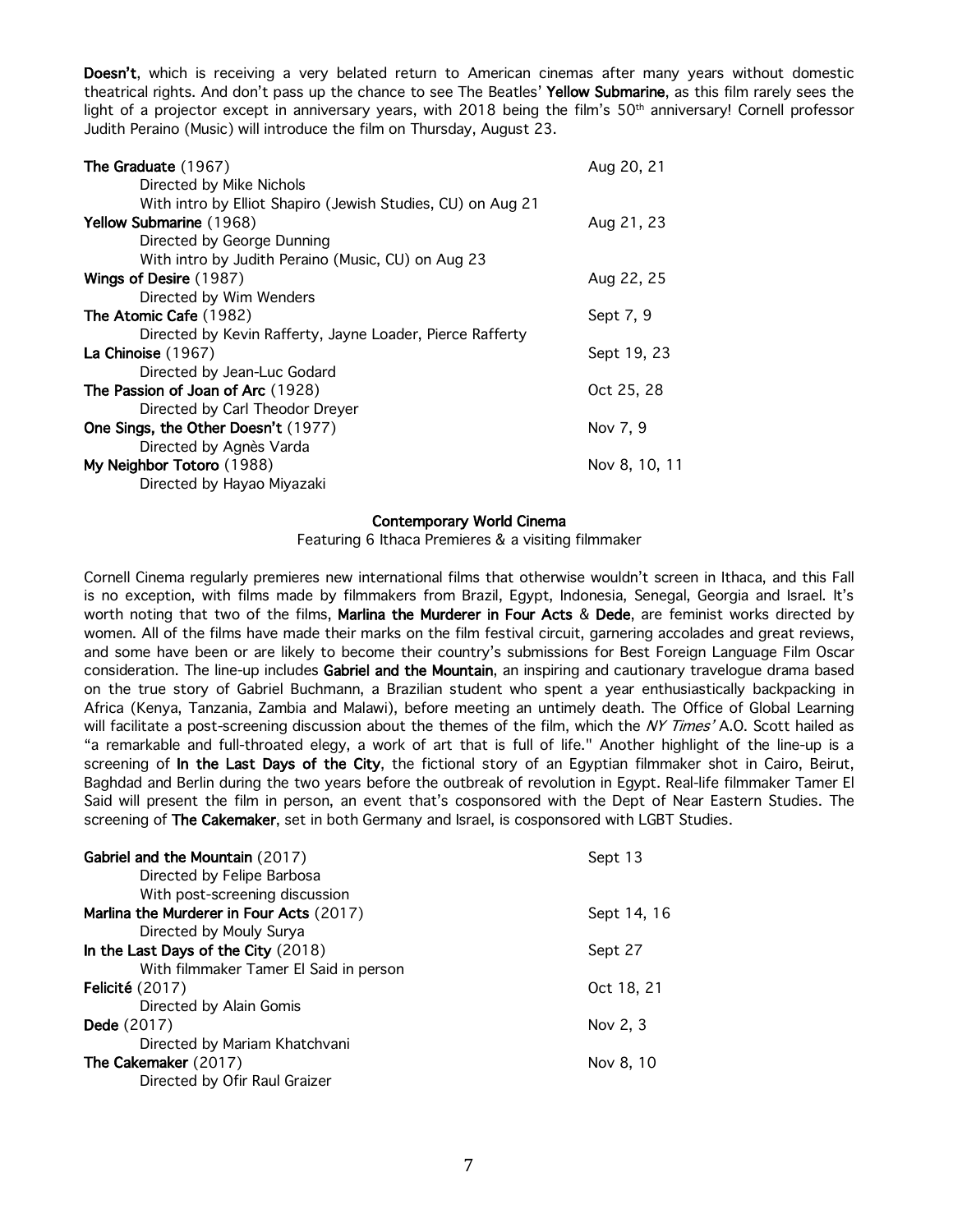### Animated East Asia

Featuring 2 Free Screenings

In conjunction with the Cornell University Library, Cornell Cinema presents this three-film series in celebration of the centennial of the Charles W. Wason Collection on East Asia, one of the largest and most important East Asian collections in North America. The Collection includes rare treasures dating back several centuries, but the films in the series are very much of the moment, featuring contemporary film animation from Korea, China & Japan. The series begins with A Road Called Life, a beautifully animated film based on three famous Korean short stories from the 1920s and 30s that are studied by most Korean high school students. The three stories focus on the hardships and pleasures of the different stages of a man's life. The Chinese film Have a Nice Day by Jian Liu cemented his place as a pioneering force in independent Chinese animation, as it's both a Tarantino-esque pulp thriller and "a postmodern political art project." (The Guardian). The series concludes with visionary Japanese director Masaaki Yuasa's latest, The Night is Short, Walk on Girl, about a teenage girl's epic night out in Kyoto. A Road Called Life & Have a Nice Day will be offered free of charge, courtesy of the Library. Ticket info for The Night is Short, Walk on Girl still TBD. Visit Cornell Cinema's website for details in mid-September.

| A Road Called Life (2014) FREE          | Sept 24     |
|-----------------------------------------|-------------|
| Directed by Jae-huun Ahn & Hye-Jin Han  |             |
| Have a Nice Day (1980) FREE             | Sept 25     |
| Directed by Jian Liu                    |             |
| The Night is Short, Walk on Girl (2018) | Sept 26, 27 |
| Directed by Masaaki Yuasa               |             |

#### Horror and Halloween

The horror genre has been experiencing something of a renaissance lately, with smart, well-crafted films replacing the tired jump-scare fare. Cornell Cinema screens two examples of this new breed this Fall (A Quiet Place and Hereditary) plus a number of older horror highlights for the month of October! The Cinema welcomes back the return of the Austin-based group The Invincible Czars for a screening of the silent classic The Phantom of the Opera, screening in Sage Chapel! And October 30th Cornell Cinema presents a multi-media spectacle with Anna Coogan & Tzar for House of Usher: a multi-media rock'n'roll opera (more on both in the Live Music & Film Events series). Cornell Cinema will also show a rarely-screened Vincent Price shocker The Mad Magician – in 3D!

| Aug 22, 26  |
|-------------|
|             |
| Sept 14, 15 |
|             |
| Oct 18      |
|             |
|             |
| Oct 26, 27  |
|             |
|             |
| Oct 30      |
|             |
|             |
| Nov 1       |
|             |
|             |

Cine con Cultural Film Festival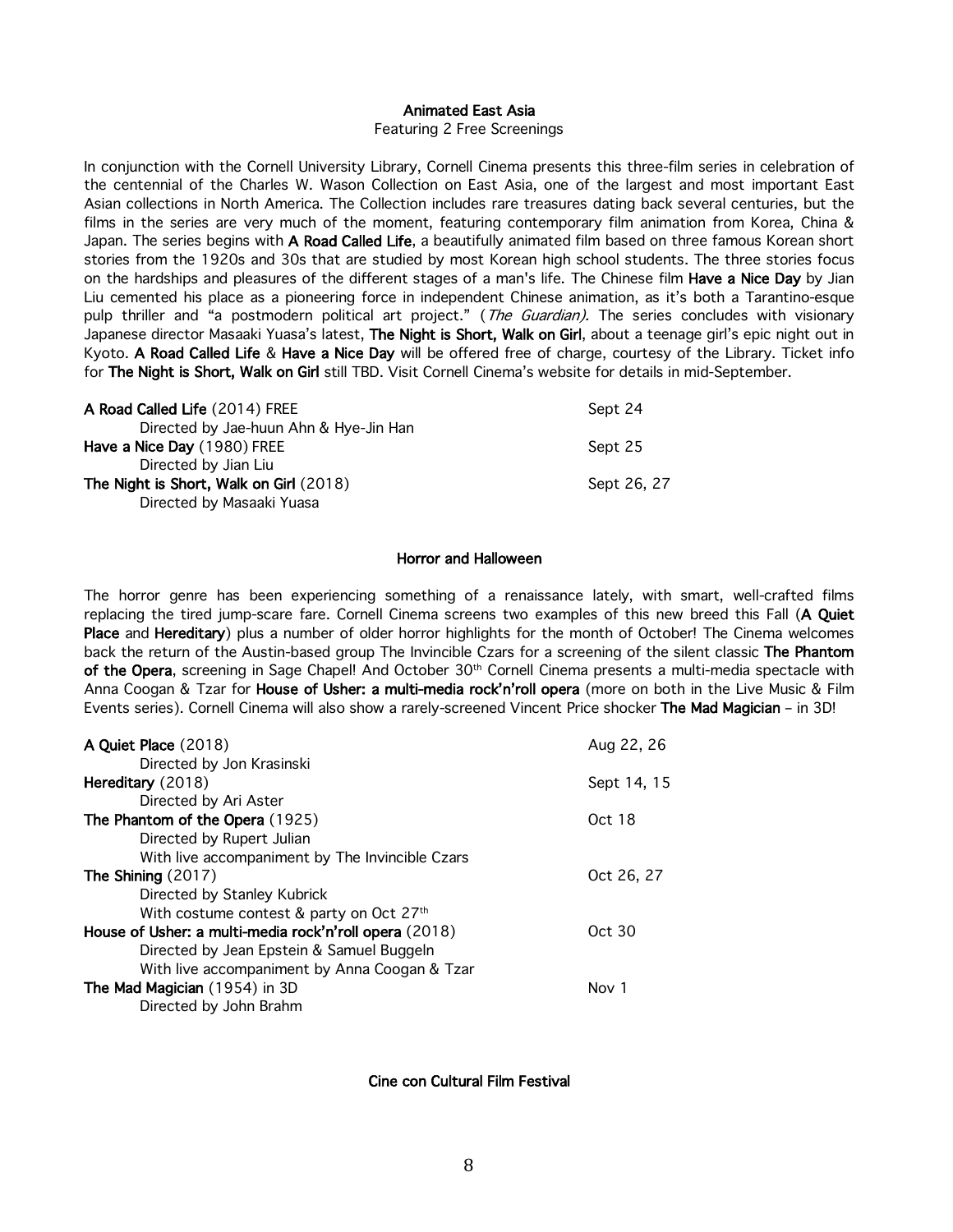Cornell Cinema collaborates once again with Ithaca's Cine con Cultura Film Festival, an annual festival that brings Latin American and Latin@ films to the Ithaca area to commemorate Latin@ Heritage Month. It is organized by Cultura Ithaca! and hosts screenings at Cinemapolis, Ithaca College, and Cornell. Learn more about the Festival at facebook.com/Cineconcultura. Cornell Cinema offers three Ithaca premieres for this year's Festival: En el Séptimo Día (On the Seventh Day), a neorealist charmer about a group of Mexican immigrants who gather every Sunday to play soccer in Brooklyn, made by indie filmmaker Jim McKay & produced by REM frontman Michael Stipe; In the Intense Now, a personal essay film which analyses and compares images of the political upheavals of the 1960s, made by Brazilian filmmaker João Moreira Salles (brother of filmmaker Walter Salles, who made The Motorcycle Diaries); and Araby, a fable-like road movie that captures the life of an itinerant laborer as he travels across Brazil in search of a better life.

| En el Séptimo Día (2018)                | Sept 21, 23 |
|-----------------------------------------|-------------|
| Directed by Jim McKay                   |             |
| In the Intense Now $(2018)$             | Oct $10$    |
| Directed by João Moreira Salles         |             |
| <b>Araby</b> (1953)                     | Oct 12, 14  |
| Directed by João Dumans & Affonso Uchoa |             |

#### Visiting Filmmakers

Featuring 5 in-person presentations

Cornell Cinema welcomes several filmmakers this Fall whose presence will illuminate their work and offer audience members the opportunity to engage directly with them. Two of the events are cosponsored by the Dept of Art: a screening of the first documentary film on the life and work of acclaimed photographer Garry Winogrand, with filmmaker Sasha Waters Freyer in conversation with professor of photography Bill Gaskins (Art, CU), and Poetry in Motion: Super8 Films with German filmmaker Helga Fanderl, who curates and personally projects programs of her short films that are specifically tailored to the hosting venue. The screening of Dogs of Democracy, about the stray dogs of Athens, the people who take care of them, and the hope they represent, will be presented by first time filmmaker Mary Zournazi, and is cosponsored with the Cornell Institute for European Studies. Cornell alum and award-winning animator Lynn Tomlinson '88 will present her short clay-on-glass animation The Elephant's Song, which she made in response to the US Department of the Interior's lifting of the ban on the importation of elephant parts as trophies. The short will be shown in conjunction with the feature-length documentary Love & Bananas, about a team of elephant rescuers in Thailand.

| Garry Winogrand: All Things are Photographable (2018)<br>With filmmaker Sasha Waters Freyer in person | Sept 20 |
|-------------------------------------------------------------------------------------------------------|---------|
| In the Last Days of the City (1988)                                                                   | Sept 27 |
| Witrh filmmaker Tamer El Said in person                                                               |         |
| Poetry in Motion: Super8 Films (2018)                                                                 | Oct 24  |
| With filmmaker Helga Fanderl in person                                                                |         |
| Love and Bananas (2018)                                                                               | Oct 26  |
| Directed by Ashley Bell                                                                               |         |
| Preceded by the short The Elephant's Song (2018)                                                      |         |
| With animator Lynn Tomlinson '88 in person                                                            |         |
| Dogs of Democracy (2018)                                                                              | Nov 1   |
| With filmmaker Mary Zournazi in person                                                                |         |

#### The Puppet Master: The Films of Jirí Trnka

Cornell Cinema is thrilled to present six programs from the touring series The Puppet Master: The Complete Jirí Trnka, made possible with the support of the Cornell Institute for European Studies. Premiering at the Film Society of Lincoln Center in New York this past Spring, the touring program is the U.S.'s first complete retrospective of the works of Czech animation master Jiří Trnka (1912-1969). With 18 short and six feature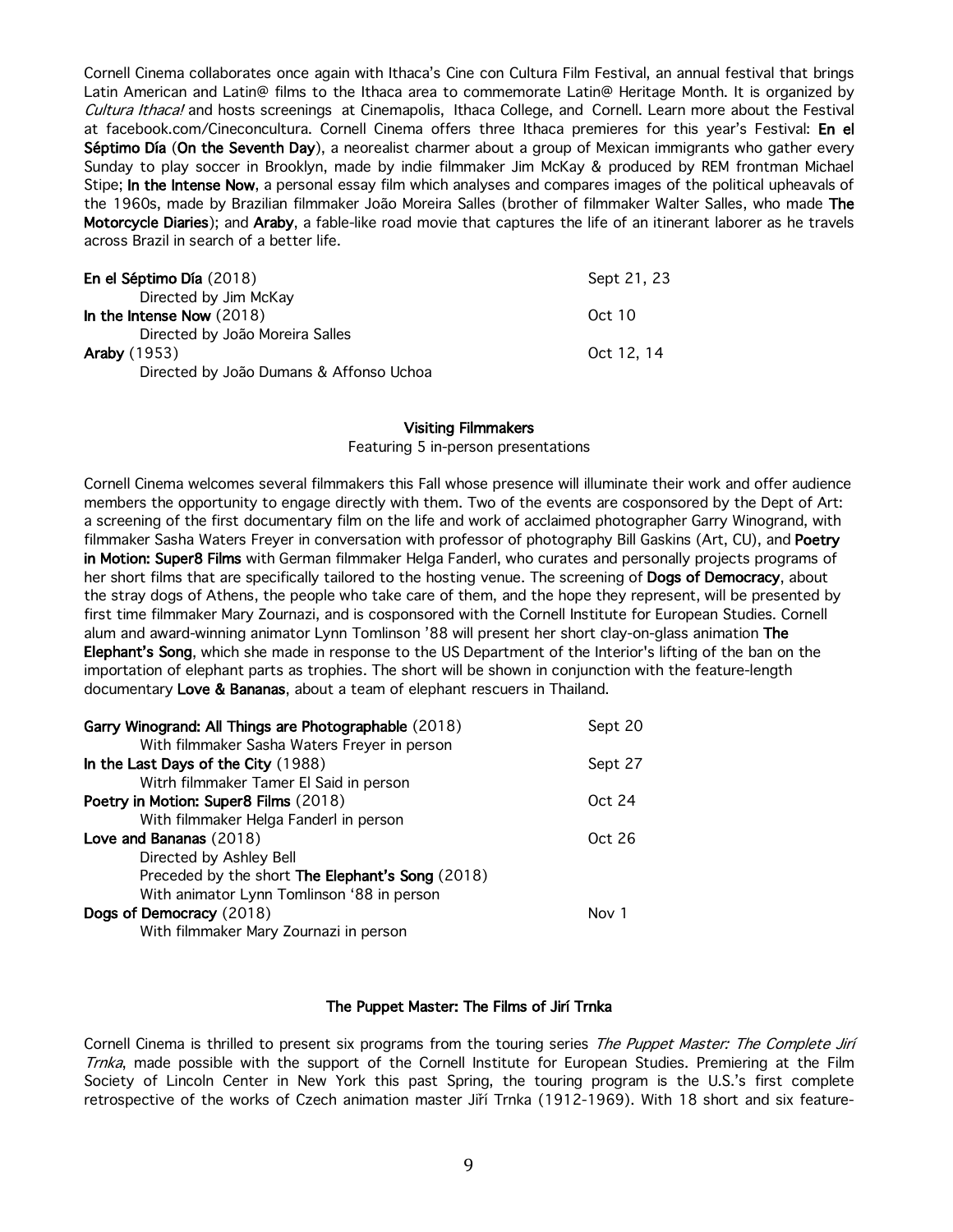length animated films, Trnka was rivaled only by Walt Disney Studios in output. Revered as the pioneer of a remarkable new genre of animation that utilized puppets, Trnka conveyed the drama and psychology of his characters through his figures' body language, expressive lighting, and camera movement. A prolific artist, beloved book illustrator, and author before making his first movie, Trnka had enormous impact on the development of animation in his country, and he inspired the careers of an entire generation of filmmakers around the globe. Cornell Cinema's selections from the program include three feature films (each shown with a Trnka short), and two programs of short films (nine shorts total).

The touring retrospective THE PUPPET MASTER: THE FILMS OF JIRÍ TRNKA is produced by Comeback Company, originated at the Film Society of Lincoln Center. Curated by Irena Kovarova. Films provided by the Czech National Film Archive.

| The Emperor's Nightingale (1948)            | Sept 30          |
|---------------------------------------------|------------------|
| Directed by Jirí Trnka                      |                  |
| Preceded by The Devil's Mill (1949)         |                  |
| The Czech Year (1947)                       | Oct <sub>3</sub> |
| Directed by Jirí Trnka                      |                  |
| Preceded by Romance with Double Bass (1949) |                  |
| A Midsummer Night's Dream (1959)            | Oct 4            |
| Directed by Jirí Trnka                      |                  |
| Preceded by Why UNESCO? (1958)              |                  |
| <b>Trnka Shorts: Mature Mastery</b>         | Oct 4.5          |
| Directed by Jirí Trnka                      |                  |
| <b>Trnka Shorts: Early Years</b>            | Oct 5            |
| Directed by Jirí Trnka                      |                  |

#### IthaKid Film Festival

Saturdays at 2pm

This semi-annual festival features high quality children's programs on Saturdays at 2pm in the beautiful Willard Straight Theatre, offered for just \$5 adults/\$4 kids 12 & younger. This Fall's line-up features the Ithaca premiere of Revolting Rhymes, based on the much-loved children's book written by Roald Dahl and illustrated by Quentin Blake; a program of shorts from the New York International Children's Film Festival, preceded by a Halloween costume parade; a screening of Martin Scorsese's Hugo in glorious 3D, a 30th anniversary screening of Miyazaki's beloved My Neighbor Totoro, and a digital restoration of the 1971 ballet production of Peter Rabbit and the Tales of Beatrix Potter. For info on age appropriateness, visit Cornell Cinema's website or commonsensemedia.org. Cosponsored with the Ithaca Youth Bureau.

| Oct 20  |
|---------|
|         |
| Oct 27  |
|         |
|         |
| Nov $3$ |
|         |
| Nov 10  |
|         |
| Dec 8   |
|         |
|         |

Doc Spots Featuring 3 Ithaca Premieres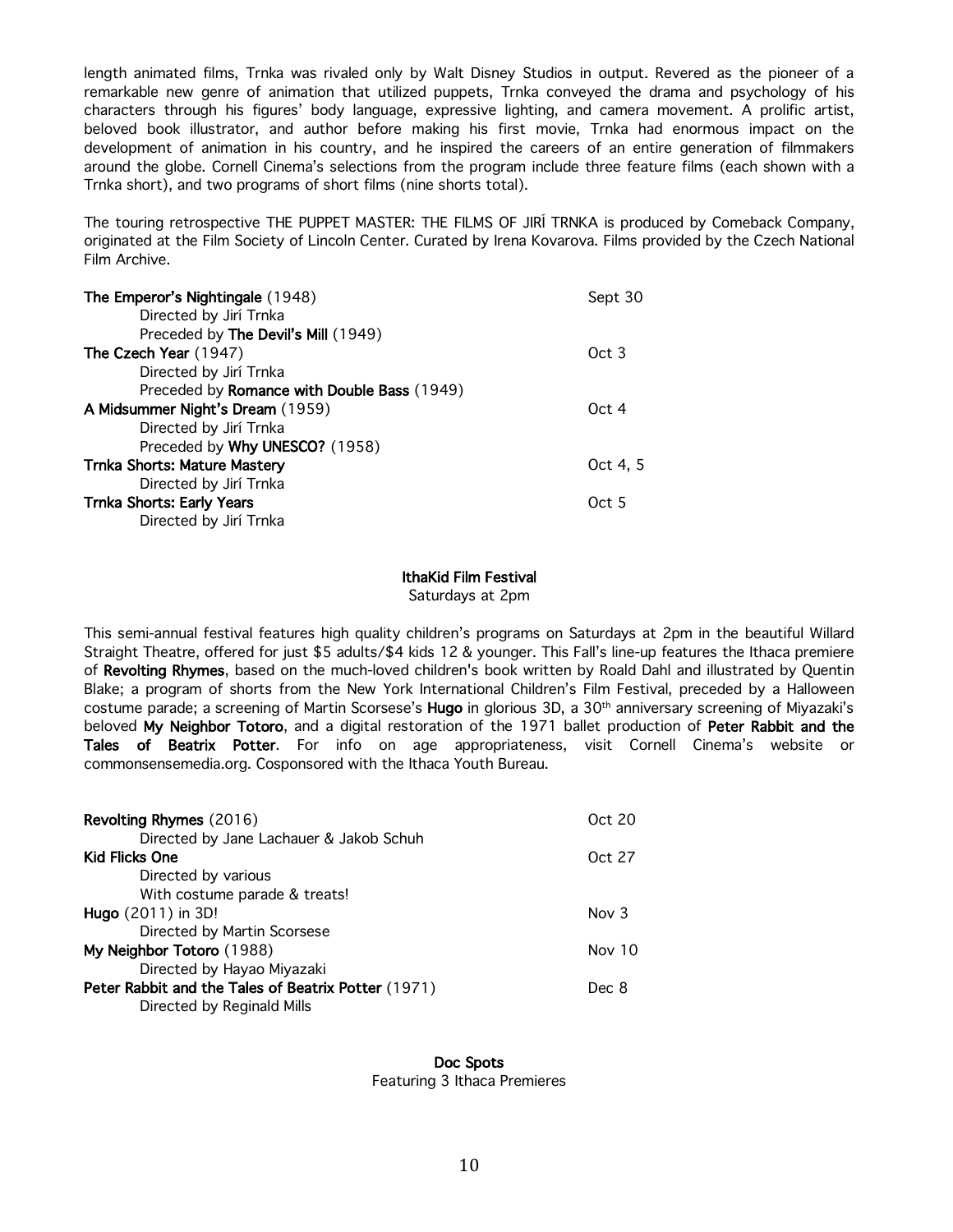In addition to the documentaries included in other series, these five terrific – and diverse - films (three of which are Ithaca premieres) will also screen at Cornell Cinema. The slate includes Jennifer Peedom's Mountain, an astonishing visual symphony of thrill-seeking mountaineers, ice climbers, snowboarders, and parachuting mountain bikers, set to thrilling music by the Australian Chamber Orchestra; fittingly, the screenings are cosponsored with Cornell Outdoor Education. Eating Animals, showing on World Food Day, adapts Jonathan Safran Foer's book-length essay on modern dietary choices, spotlighting farmers who have pushed backed against industrial agriculture. Saving Brinton follows a beloved history teacher from lowa who preserved the century-old showreels of one of America's first motion picture impresarios, which turn out to include an early short by France's Georges Mélies, one of cinema's founding fathers, a film that had been thought forever lost. It's being presented as part of Silent Movie Month in Ithaca and cosponsored with the Wharton Studio Museum.

| Mountain (2018)                                                    | Sept 13, 16 |
|--------------------------------------------------------------------|-------------|
| Directed by Jennifer Peedom                                        |             |
| <b>RBG</b> (2018)                                                  | Sept 17     |
| Directed by Julie Cohen & Betsy West                               |             |
| With post-screening panel discussion                               |             |
| <b>Eating Animals (2017)</b>                                       | Oct 16      |
| Directed by Christopher Dillon Quinn                               |             |
| Saving Brinton (2017)                                              | Oct 25      |
| Directed by Andrew Sherburne & Tommy Haines                        |             |
| Love and Bananas (2018)                                            | Oct 26      |
| Directed by                                                        |             |
| Preceded by The Elephant's Song (2018)                             |             |
| With animator Lynn Tomlinson '88 in person for The Elephant's Song |             |

#### Wes Anderson: Four Influential Films

Wes Anderson is one of the most distinctive filmmakers working in cinema today, yet his influences are quite visible in cinema history if you know where to look. Following screenings of the iconic director's latest film, Isle of Dogs, Cornell Cinema will screen four films regularly cited by Anderson as influencing his aesthetic. Both Mike Nichols' The Graduate and Hal Ashby's Harold & Maude find themselves referenced in nearly every Anderson film, from plot details, to set decorating, to shot blocking. Federico Fellini's ode to a seaside town, Amarcord, is referenced directly in Anderson's short film for Prada, Castello Cavalcanti (2013) as well as in The Grand Budapest Hotel. And Yasujiro Ozu's meticulous framing and shot composition left an indelible impression on Anderson. Ozu's Tokyo Story, with its tale of a frustrated parent-child relationship, is a perfect example of the Japanese master's style – and influence.

| The Graduate (1967)          | Aug 20, 21  |
|------------------------------|-------------|
| Directed by Mike Nichols     |             |
| Amarcord (1974)              | Sept 15     |
| Directed by Federico Fellini |             |
| Harold and Maude (1972)      | Sept 20, 22 |
| Directed by Hal Ashby        |             |
| Tokyo Story (1953)           | Nov 11      |
| Directed by Yasujiro Ozu     |             |

#### Experimental Minute Films by Alexander Kluge

With post-screening discussion led by Erik Born (German Studies, CU) Thursday, October 11 at 7:30pm - Free

Alexander Kluge (b. 1932) is a polymath of European modernity and contemporary globalization, whose prizewinning work in literature, film, television, music, sound, history, digital media, and social theory turns on catastrophe, hope, and transformation. Re-imagining agency since the 1960s, Kluge also probes new perspectives for 21st-century culture and society. Available in Ithaca for the first time in the context of an